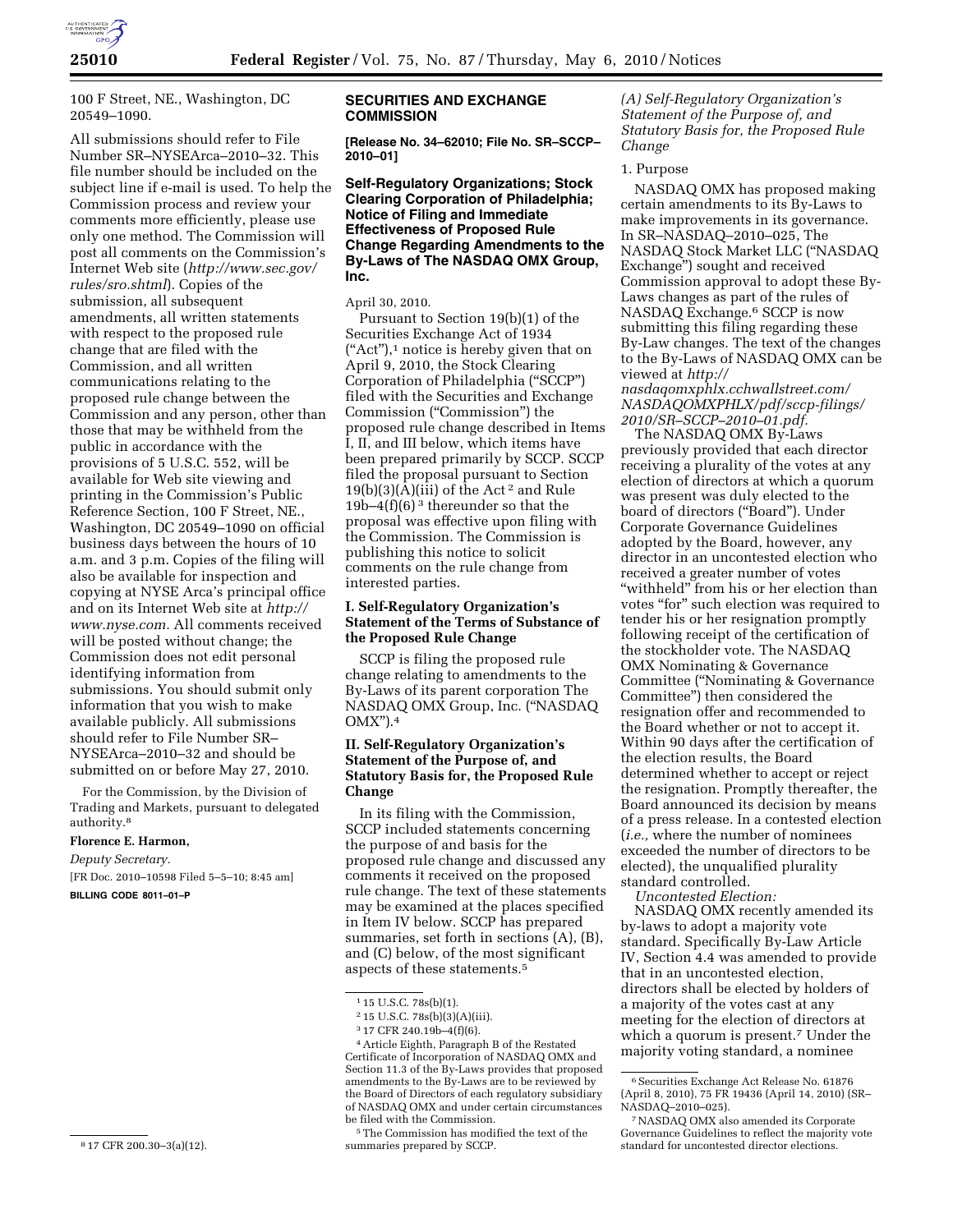who fails to receive the requisite vote will not be duly elected to the Board. The By-Laws also now require that any incumbent director nominee, as a condition to his or her nomination for reelection to the Board, must submit in writing an irrevocable resignation, the effectiveness of which is conditioned upon the director's failure to receive the requisite vote in any uncontested election and the Board's acceptance of the resignation. Acceptance of the resignation by the Board shall be in accordance with the policies and procedures adopted by the Board for such purpose.

#### *Contested Election:*

NASDAQ OMX codified its process for a contested election. The directors will continue to be elected by a plurality vote in a contested election. There is no change to the process for contested elections because if a majority voting standard were to apply in a contested election, the likelihood of a ''failed election'' (*i.e.,* a situation in which no director receives the requisite vote) would be more pronounced. Moreover, the rationale underpinning the majority voting policy does not apply in contested elections where stockholders are offered a choice among competing candidates. Directors are elected by a plurality of votes present in person or represented by proxy at a meeting convened for that purpose. The directors who receive the greatest number of votes cast will be elected.

#### *General Election Requirements:*

The following requirements apply to elections of directors and were not amended. Each share of common stock has one vote,<sup>8</sup> subject to the voting limitation in NASDAQ OMX's certificate of incorporation that generally prohibits a holder from voting in excess of 5% of the total voting power of NASDAQ OMX.9 In addition, each note holder is entitled to the number of votes equal to the number of shares of common stock into which such note could be converted on the record date, subject to the 5% voting limitation contained in the certificate of incorporation.

At a meeting to elect directors, the presence of holders of a majority (greater than 50%) of NASDAQ OMX voting securities constitutes a quorum. Presence may be in-person or by proxy. Any securities not voted will not impact the vote.

# 2. Statutory Basis

SCCP believes that the proposed rule change is consistent with Section 17A of the Act,10 as amended, and with Section  $17A(b)(3)(A)$  of the Act,<sup>11</sup> in particular, because it is designed to ensure that SCCP is so organized and has the capacity to be able to facilitate the prompt and accurate clearance and settlement of securities transactions and to enforce compliance by its participants with the rules of the clearing agency.

# *(B) Self-Regulatory Organization's Statement on Burden on Competition*

SCCP does not believe that the proposed rule change will have any impact or impose any burden on competition.

## *(C) Self-Regulatory Organization's Statement on Comments on the Proposed Rule Change Received From Members, Participants, or Others*

Written comments relating to the proposed rule change were not and are not intended to be solicited or received. SCCP will notify the Commission of any written comments received by SCCP.

## **III. Date of Effectiveness of the Proposed Rule Change and Timing for Commission Action**

The foregoing proposed rule change has become effective upon filing pursuant to Section 19(b)(3)(A)(iii) of the Act<sup>12</sup> and Rule 19b-4(f)(6)<sup>13</sup> thereunder because the proposed rule change does not (i) significantly affect the protection of investors or the public interest; (ii) does not impose any significant burden on competition; and (iii) by its terms, does not become operative for 30 days after the date of filing, or such shorter time as the Commission may designate if consistent with the protection of investors and the public interest. At any time within sixty days of the filing of the proposed rule change, the Commission may summarily abrogate such rule change if it appears to the Commission that such action is necessary or appropriate in the public interest, for the protection of investors, or otherwise in furtherance of the purposes of the Act.

#### **IV. Solicitation of Comments**

Interested persons are invited to submit written data, views, and arguments concerning the foregoing, including whether the proposed rule change is consistent with the Act.

Comments may be submitted by any of the following methods:

#### *Electronic Comments*

• Use the Commission's Internet comment form (*http://www.sec.gov/ rules/sro.shtml*); or

• Send an e-mail to *rulecomments@sec.gov.* Please include File Number SR–SCCP–2010–01 on the subject line.

#### *Paper Comments*

• Send paper comments in triplicate to Secretary, Elizabeth M. Murphy, Securities and Exchange Commission, 100 F Street, NE., Washington, DC 20549–1090.

All submissions should refer to File Number SR–SCCP–2010–01. This file number should be included on the subject line if e-mail is used. To help the Commission process and review your comments more efficiently, please use only one method. The Commission will post all comments on the Commission's Internet Web site (*http://www.sec.gov/ rules/sro.shtml*). Copies of the submission, all subsequent amendments, all written statements with respect to the proposed rule change that are filed with the Commission, and all written communications relating to the proposed rule change between the Commission and any person, other than those that may be withheld from the public in accordance with the provisions of 5 U.S.C. 552, will be available for web site viewing and printing in the Commission's Public Reference Room, 100 F Street, NE., Washington, DC 20549, on official business days between the hours of 10 am and 3 pm. Copies of such filings also will be available for inspection and copying at the principal office of SCCP and on SCCP's Web site at *http:// nasdaqomxphlx.cchwallstreet.com/ NASDAQOMXPHLX/pdf/sccp-filings/ 2010/SR–SCCP–2010–01.pdf.* 

All comments received will be posted without change; the Commission does not edit personal identifying information from submissions. You should submit only information that you wish to make available publicly. All submissions should refer to File Number SR–SCCP–2010–01 and should be submitted on or before May 27, 2010.

<sup>8</sup>NASDAQ OMX Certificate of Incorporation at Article IV, C.1(a).

<sup>9</sup>NASDAQ OMX Certificate of Incorporation at Article IV, C.1(b)2.

<sup>10</sup> 15 U.S.C. 78q–1.

<sup>11</sup> 15 U.S.C. 78q–1(b)(3)(A).

<sup>12</sup> 15 U.S.C. 78s(b)(3)(A)(iii).

<sup>13</sup> 17 CFR 240.19b–4(f)(6).